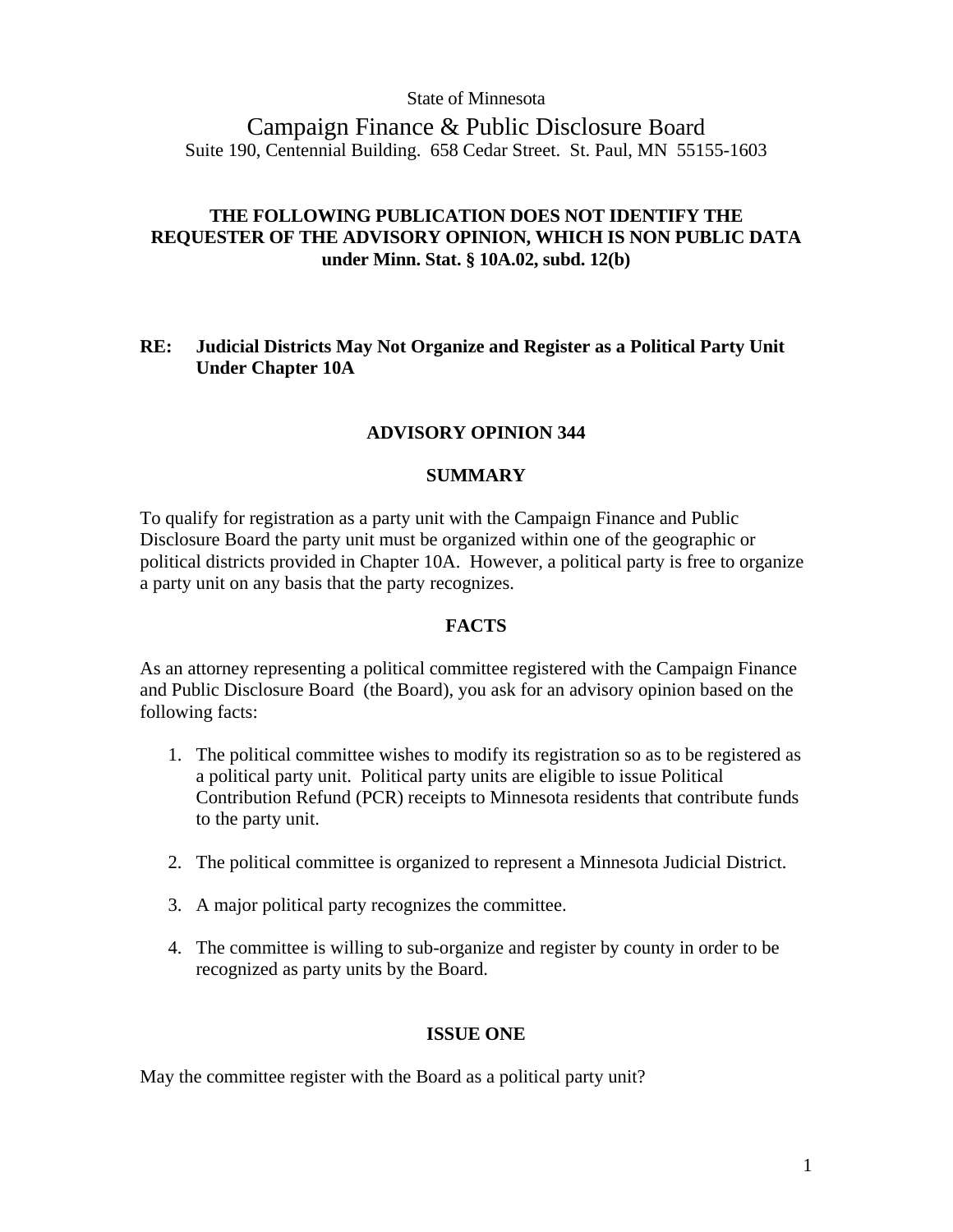#### **OPINION**

No. In order to register with the Board **as** a political party unit an organization must meet the definition provided for political party units provided in Minn. Stat. \$10A.01, subd. 30:

**Political party unit or party unit.** "Political party unit" or "party unit" means the state committee or the party organization within a house of the legislature, congressional district, county, legislative district, municipality, or precinct.

The statute specifically itemizes the political organizations around which a political party unit can organize and register with the Board.

The Board notes that Minn. Stat. §10A.01, subd. 30, does not prohibit a political party from recognizing party units, or organizing itself in any manner that the party views as appropriate. For example nothing in the statute prohibits a party from organizing by gender, race, age, or as in this case, by judicial district. What the statue does regulate is which party units may issue PCR receipts to contributors. Given that the PCR receipt program is used to refund private individuals with public funds it is not unreasonable that the state regulate the party units that may issue the receipts.

### **ISSUE TWO**

If the committee sub-organizes by county, may the county subunits register as political party units with the Board?

#### **OPINION**

No. Minn. Stat. §10A.01, subd. 30, recognizes a county as a valid district within which a party unit may organize and register with the Board, for example the Carver County Party Unit. The statute does not permit counties to be used as building blocks in creating additional districts for purposes of registering a political party unit with the Board.

Issued October 23,2002

<u>eller</u>

Douglas A. Kelley, Chair Campaign Finance and Public Disclosure Board